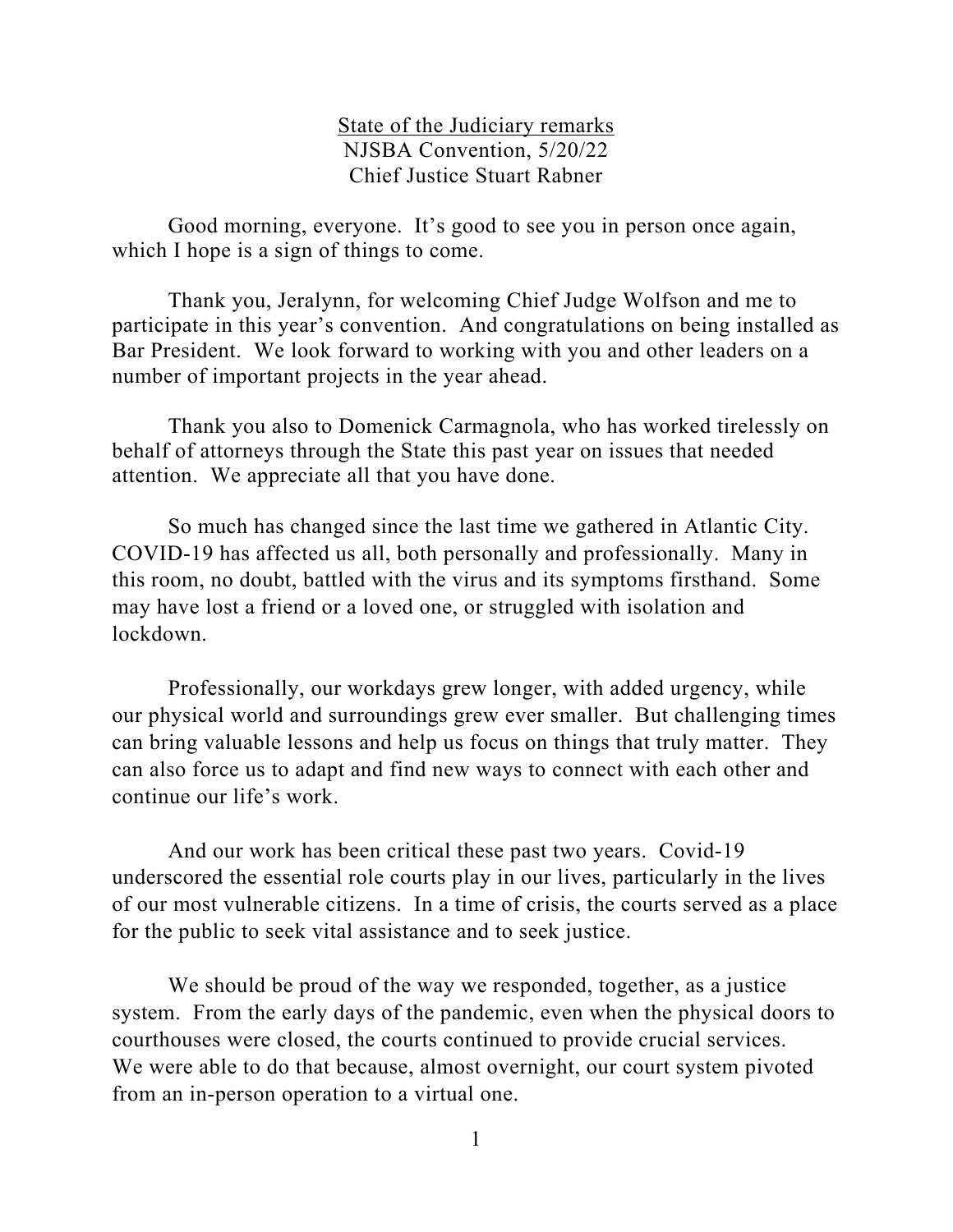Since March 2020, state courts have conducted more than 365,000 virtual events, which involved more than 5.5 million individuals who participated remotely. That's a tribute to the professionalism and dedication of judges, court staff, and the Judiciary's spectacular IT group, in particular.

The Judiciary also helped ensure access to the public with the establishment of technology rooms for individuals seeking temporary restraining orders in domestic violence matters and other emergent relief.

Today, state courthouses are open once again, and in-person court proceedings -- including jury trials and grand juries -- have resumed with necessary health protocols. Thanks to innovative courtroom renovations, all counties can now conduct at least two criminal jury trials at once, with some counties able to conduct four or more trials at a time.

Although Covid is still very much with us and we continue to take precautions, a sense of normalcy and renewal has begun to take hold in our everyday lives and workplaces. We are fortunate to be able to sit with one another again, and to enjoy a meal together in Atlantic City.

Of course, like the rest of society, our justice system is forever changed by lessons learned from Covid and the adjustments we had to make. One of our tasks now is to find the right mix of in-person and virtual proceedings going forward.

A framework is set out in last November's order from the Supreme Court. It designates types of matters that will take place in person and others that will be conducted in a hybrid or primarily virtual format. In designing that approach, we first asked questions and then listened to judges, members of the bar, and others.

Jurors and witnesses clearly appreciate the opportunity to fulfill at least part of their obligations from home, without having to go to a courthouse. Attorneys, by and large, seem to favor handling routine matters remotely. It makes little sense to require lawyers and parties to travel to court and then wait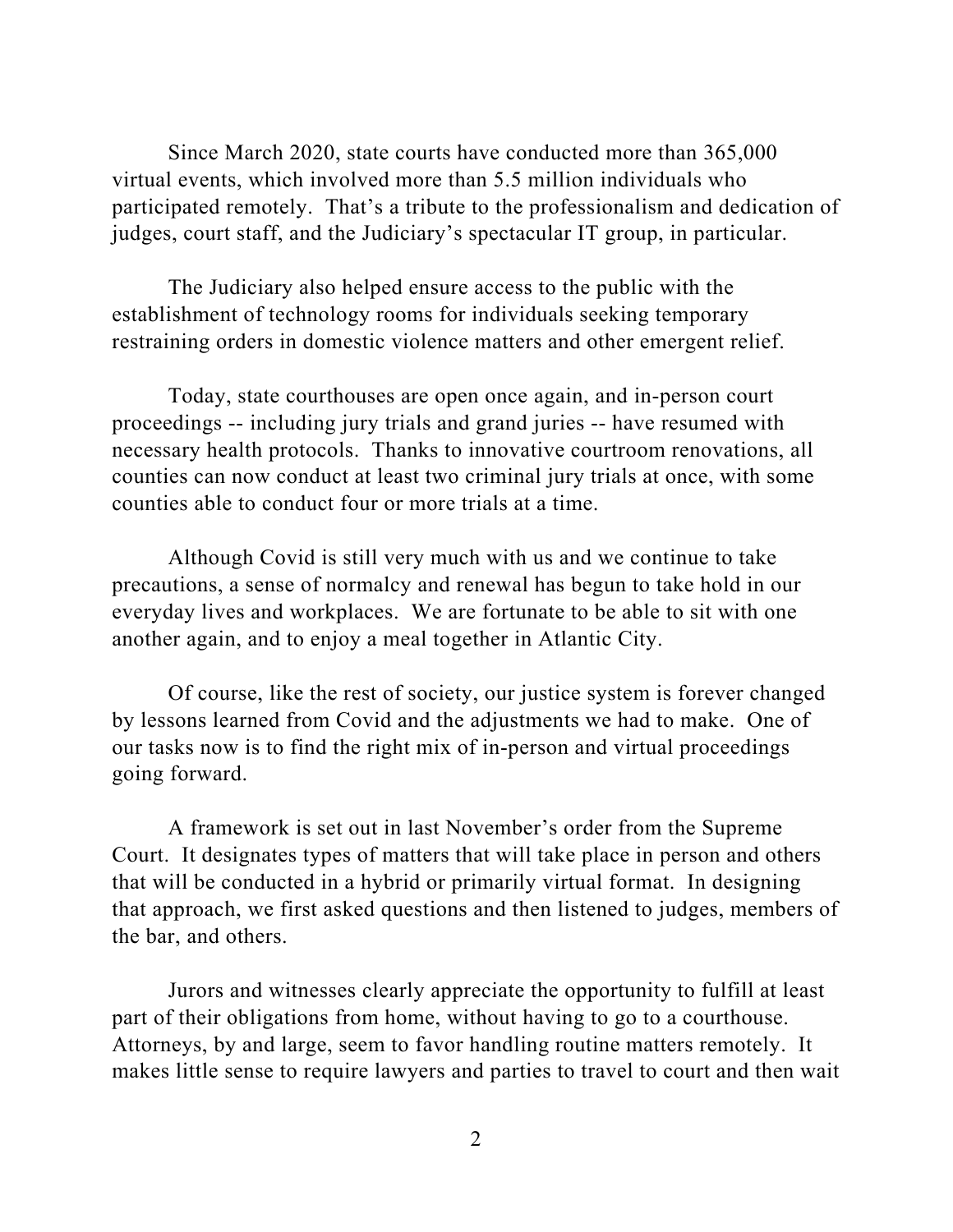to appear for a straightforward motion or conference that will last 15 minutes or less.

That said, we know that certain matters must be conducted in-person. Criminal defendants have the right to face their accusers and the jurors who will decide their fate in an open courtroom. The same is true for DWI cases in municipal court, termination of parental rights cases, and hearings to adjudicate incapacity, among other matters.

Striking the right balance between in-person and virtual proceedings is key, and we will revisit that issue over time with your input.

Other aspects of the pandemic and its effects have proven to be more challenging.

Judges and lawyers know that to resolve cases, our system depends heavily on a number of things. One is the ability to set realistic trial dates. That causes the parties to reevaluate their case, to reexamine its strengths and weaknesses with care, and to make hard calls about whether to settle a civil lawsuit, plead guilty to criminal charges, or press forward to trial.

When we reopened the courts for in-person trials for a brief period last September, before Omicron hit, we conducted only about 10 trials statewide but resolved more than 300 cases. That comes as no surprise because the pressure of an actual trial date is palpable.

We are on the road back to normalcy now and summoned more jurors this month than any time since March 2020. But we still have a way to go.

The result of not being able to bring jurors to the courthouse for far too long; of not being able to conduct in-person criminal trials; and of having fewer civil trials overall was not hard to foresee: a tremendous growth in pending cases of all types. In Civil, Chancery, Family, and Criminal, the number of cases waiting to be resolved, and the number of parties waiting for their day in court has increased dramatically in the past 24 months.

To address that backlog and give people their day in court requires more than just scheduling trial dates. We need judges who can credibly say to the parties, "have your case ready next Monday. We'll start picking a jury then."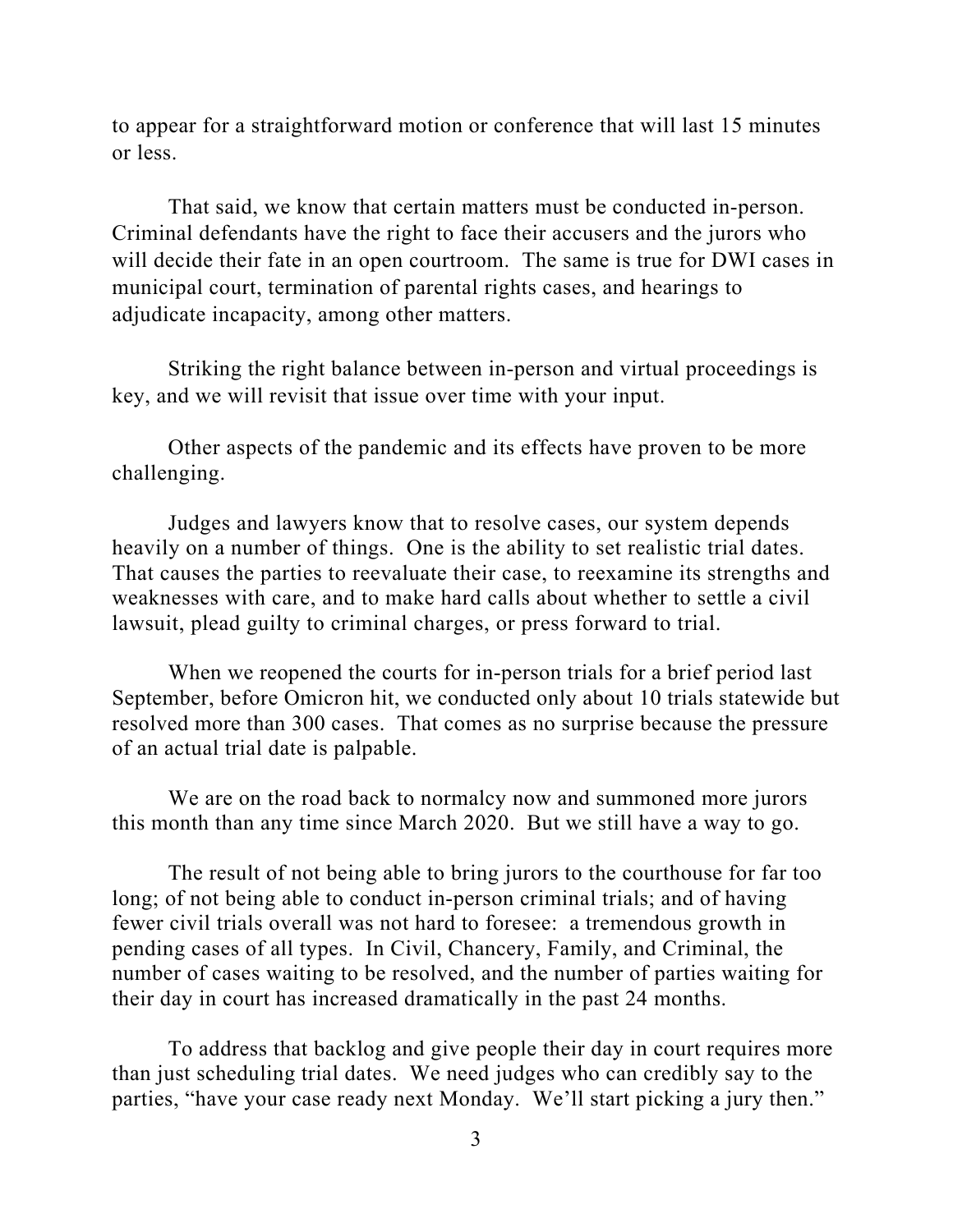In too many areas today, we are simply unable to do that because of the sustained and growing number of judicial vacancies in the Superior Court.

Today, there are 75 vacancies on the trial court bench -- 75 out of 433 trial court positions. That's the highest level of vacancies in the history of the State Judiciary. Although there are 23 pending nominations, nearly half of which went through Committee yesterday, more than 20 Superior Court Judges are slated to retire by the end of this calendar year. In addition, for the past 2 1/2 years, we have averaged 50 or more vacancies each month. That number should be no higher than 25 or 30 for the Judiciary to be able to best serve the public.

What's the real-life impact of those vacancy numbers for people who come to court to address serious problems in their lives?

Let's start with the Civil Division. I canvassed the Assignment Judges across the vicinages and asked how long it takes to get cases before a jury. Consider someone with a personal injury case who suffered a serious injury and whose case is complex. For the most part, it is not possible for trial judges to devote time to try that case today because of pressures elsewhere in the system. That plaintiff can't expect to go to trial for 3 to 4 years from the date the case is filed. And that has an enormous impact on the individual and the person's family.

The same is true for medical malpractice cases in parts of the state. In one vicinage, the amount of time from the date of filing to the date of trial has doubled because of Covid and judicial vacancies.

We face a similar situation for other serious, complicated Track 3 and 4 cases. Trials for civil rights matters, whistleblower cases, products liability, environmental, and other matters have been postponed indefinitely in many places.

Why aren't we able to conduct more trials in Civil? Because judges are needed to handle pressing matters in Family and Criminal.

In Family, courts must address time-sensitive matters promptly -- such as juvenile delinquency hearings, because juveniles cannot be held in custody longer than is appropriate, and domestic violence cases, because of the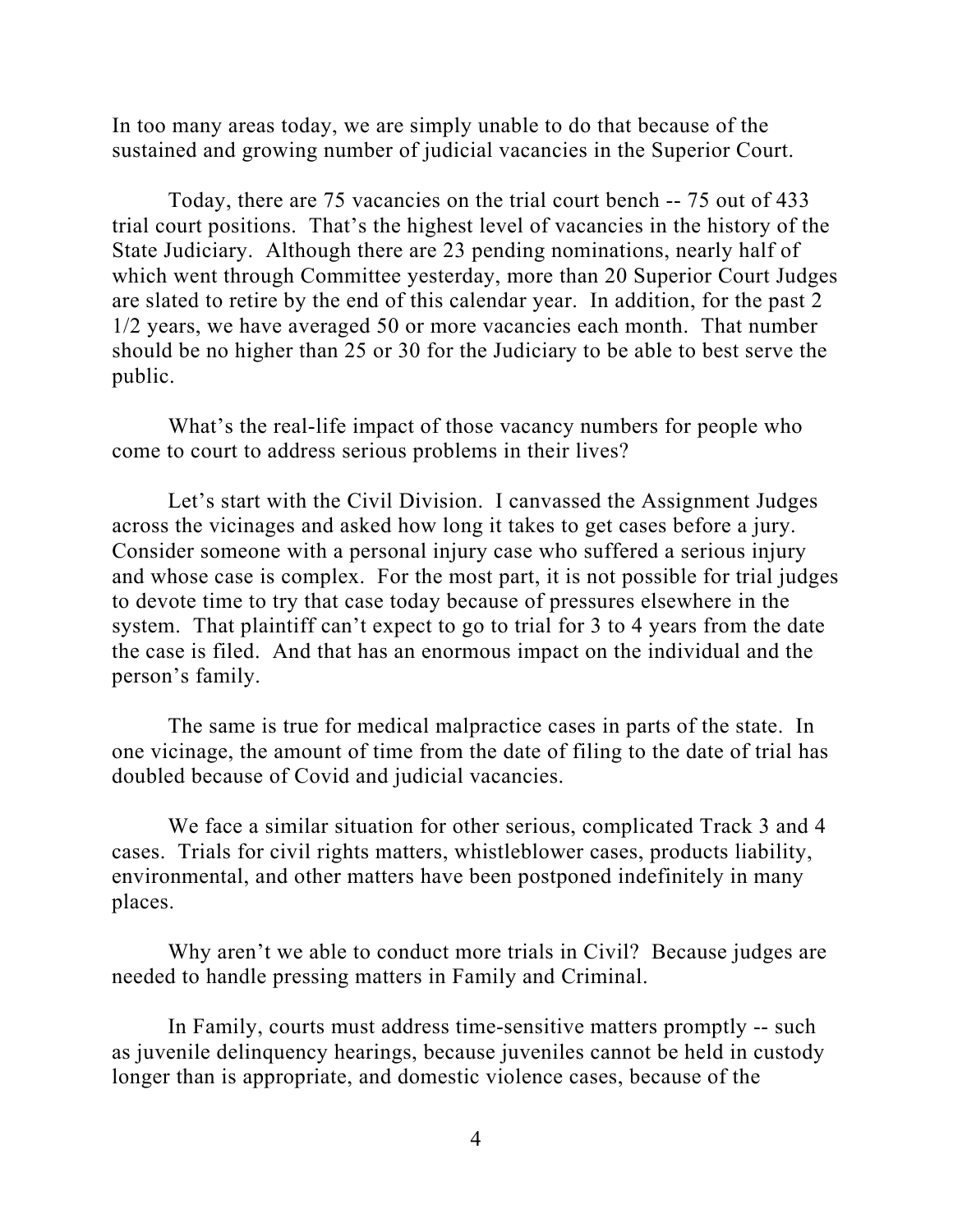possible risk to a person's safety. We must dedicate judges to those types of matters without exception.

Even then, however, courts are not always able to reach the merits as rapidly as we should. When a serious allegation of domestic violence is raised, for example, it is common for a court to enter a temporary restraining order. In some cases, parenting time is limited or barred, and the accused is ordered to live outside of the home.

That person should have a final hearing on the restraining order within 10 days. But that doesn't always happen. One supervisory judge explained that because of the current shortage of judges, it can sometimes take up to several months to conduct the hearing. That means a parent is sometimes displaced from their home and cannot see their child for months before they have a chance to testify before a judge. That should not happen in a system of justice.

Let's take another example from the Family docket -- a married couple that has children and is looking to get divorced. They may need to sort out a number of critical issues relating to custody, parenting time, cohabitation, and parental support. All of that takes time to work through in the best of circumstances. It takes far longer when there are not enough judges.

Courts have a robust system to try to resolve those sensitive issues. They use early settlement panels, custody and parenting time mediation, economic mediation, and case management conferences. But what happens if none of that works and the parties need to go to trial?

In one vicinage, no divorce trials at all are being scheduled because there are not enough judges. Another projects that at the current vacancy rate, it will take 5 years from the date of filing to get to trial. For too many people who are unable to resolve their differences, their lives are on indefinite hold.

Why can't we dedicate more judges to try those cases? Because criminal matters are the court system's first priority for an obvious reason: a person's liberty is at stake.

With the implementation of criminal justice reforms in recent years, the pretrial jail population dropped by several 1000 individuals to about 5000 defendants in custody pretrial in early 2020. That happened largely because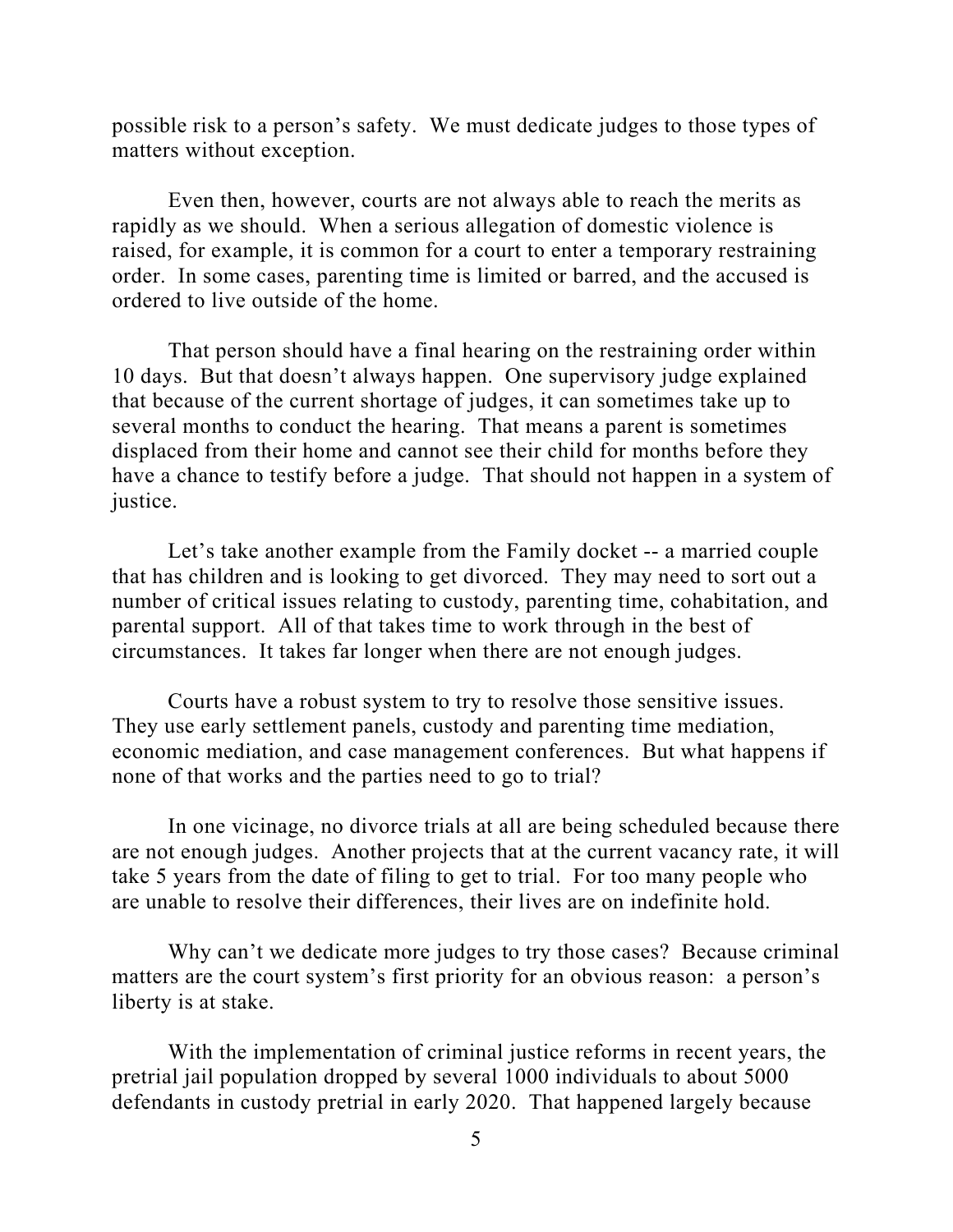only high-risk Ds are being detained now, and poor defendants who pose a minimal level of risk are no longer being held simply because they cannot afford to post bail.

Today, because we could not schedule in-person trials for more than a year into the pandemic, there are nearly 6800 defendants held in detention who await trial. Even though we have resumed conducting trials in those cases with social distancing, the list of pending cases is long.

On top of that, 1000s more defendants have been released pretrial and are also waiting for their day in court. Their lives remain on hold, just as countless victims also await justice year after year. Meanwhile, Superior Court Judges are working tirelessly across the justice system to address the large number of pending matters before them.

The problem is simple to grasp. We need more judges to provide the level of service the public is entitled to receive. And we need help from the other branches to fix that problem. The Judiciary is ready and willing to assist in any way that might be helpful.

 Notwithstanding those challenges, in the past year, the Judiciary has worked collaboratively with the other branches of government and key stakeholders in the justice system to find solutions for serious problems facing our society. Let's talk a bit about a few of those initiatives.

First, the report of the Judicial Conference on Jury Selection was released for public comment last month. It includes proposals designed to broaden the representativeness of juries, to reduce bias in the jury selection process, and to gather and release relevant data to attorneys and the public.

The report followed a two-day conference last fall, as well as months of hard work by a committee comprised of judges, practitioners, community groups, and members of the other two branches of government.

If you haven't already done so, have a look at the recommendations in the report and share your thoughts. The Court will consider the report and public comments in the coming weeks and then act on a number of recommendations. Others will be referred to the Legislature and the Governor.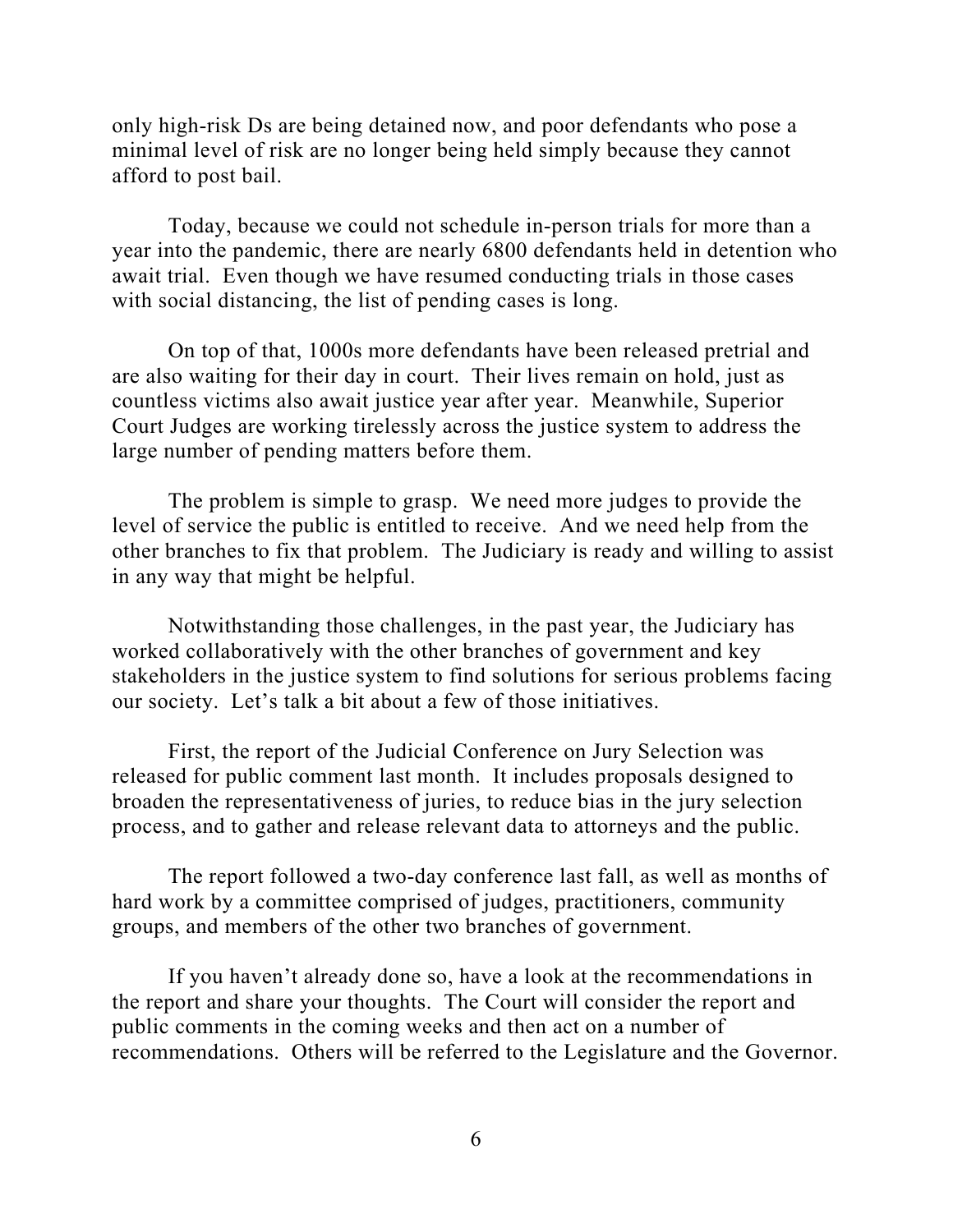The second initiative is a pilot program to better identify individuals with mental health issues and connect them to community-based services. The program involves the cooperation of county jail officials, the prosecutor and public defender, and supervision by a Judiciary diversion officer. Essex and Morris counties are in the early stages of the project, and we expect that their efforts will provide data and information to identify productive achievements as well as areas in need of improvement.

Another initiative underway is the JOBS program, which stands for Judiciary Opportunities for Building Success. So far, it has helped hundreds of probationers and Recovery Court participants and graduates to get jobs and job training. The program recognizes that stable, quality employment offers the best chance for individuals to turn their lives around and remain free from addiction.

At a time when employers are struggling to find skilled and reliable workers, the JOBS program has helped people find work in the food service industry, the casino industry, local hospitals, and other areas.

Yet another initiative seeks to confront the spread of gun violence in our communities. The program began in the Passaic Vicinage as a collaborative effort among the Judiciary and community leaders, third-party agencies, and service providers. They participate on an advisory board that recommends resources and services for individuals placed on probation for gun-related offenses. The services are incorporated into a person's probation case plan, which is reviewed periodically by a judge. The program has already expanded to seven other vicinages.

There is more work to be done on each of those projects. Together, we will strive to make progress in those and other areas.

One final thought. We opened this morning's program with a tribute to three members of the Court who recently retired: Justices LaVecchia, Fernandez-Vina, and Timpone. I couldn't agree more with the accolades used to describe them, which were richly deserved. Although it's a bit premature, let me add one more name to the list -- Justice Albin. He belongs in the same category of exceptional public servants and is approaching retirement in just 7 weeks.